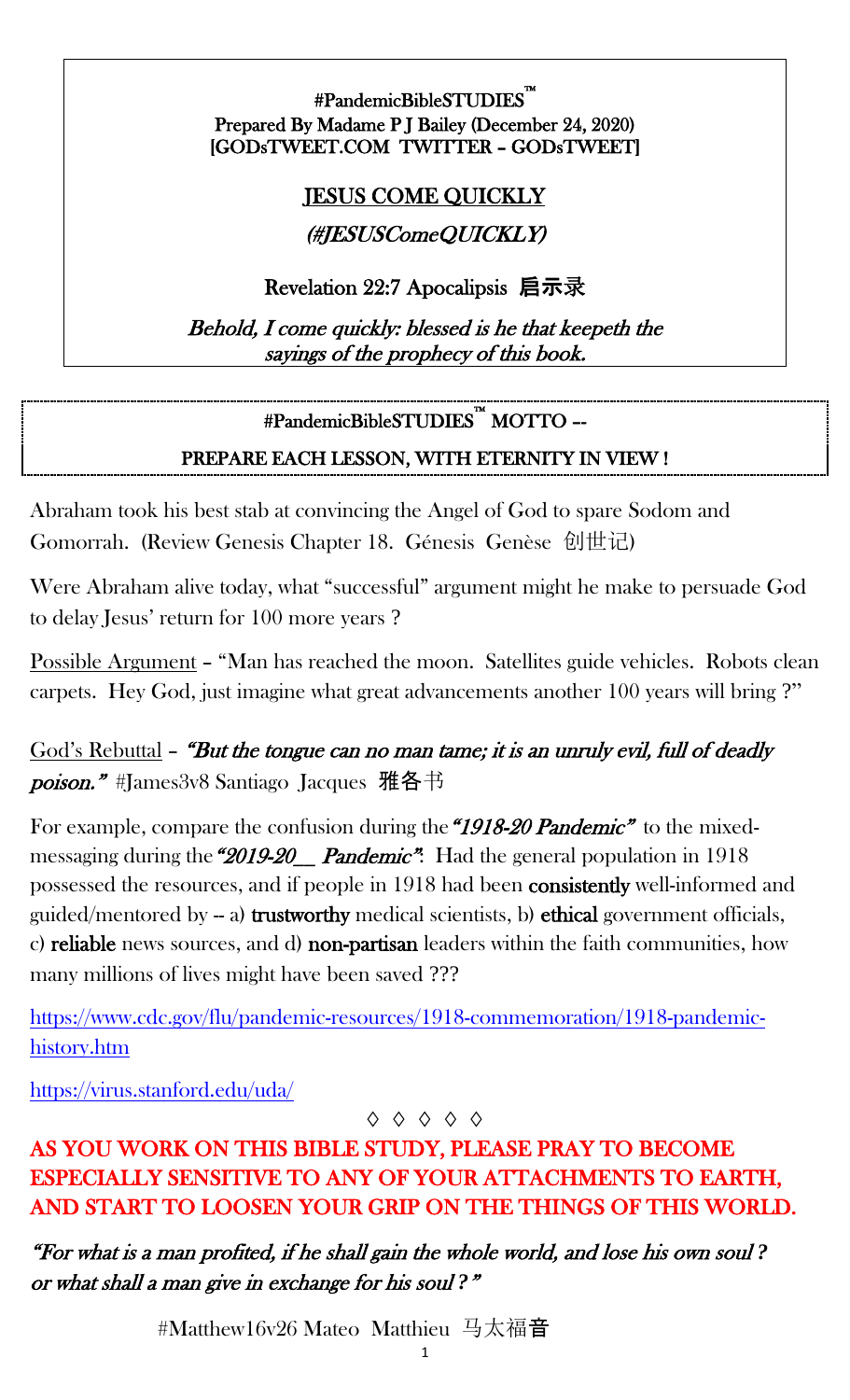| AMOS 4:12 Amós 阿摩司书                   |
|---------------------------------------|
|                                       |
|                                       |
| <b>NOTES</b>                          |
|                                       |
|                                       |
| PROVERBS 27:1 Proverbios Proverbes 箴言 |
|                                       |
|                                       |
| <b>NOTES</b>                          |
|                                       |
|                                       |
| MATTHEW 24:42, 44 Mateo Matthieu 马太福音 |
|                                       |
|                                       |
|                                       |
|                                       |
|                                       |
| <b>NOTES</b>                          |
|                                       |
|                                       |
|                                       |
|                                       |
|                                       |
|                                       |
|                                       |
|                                       |
|                                       |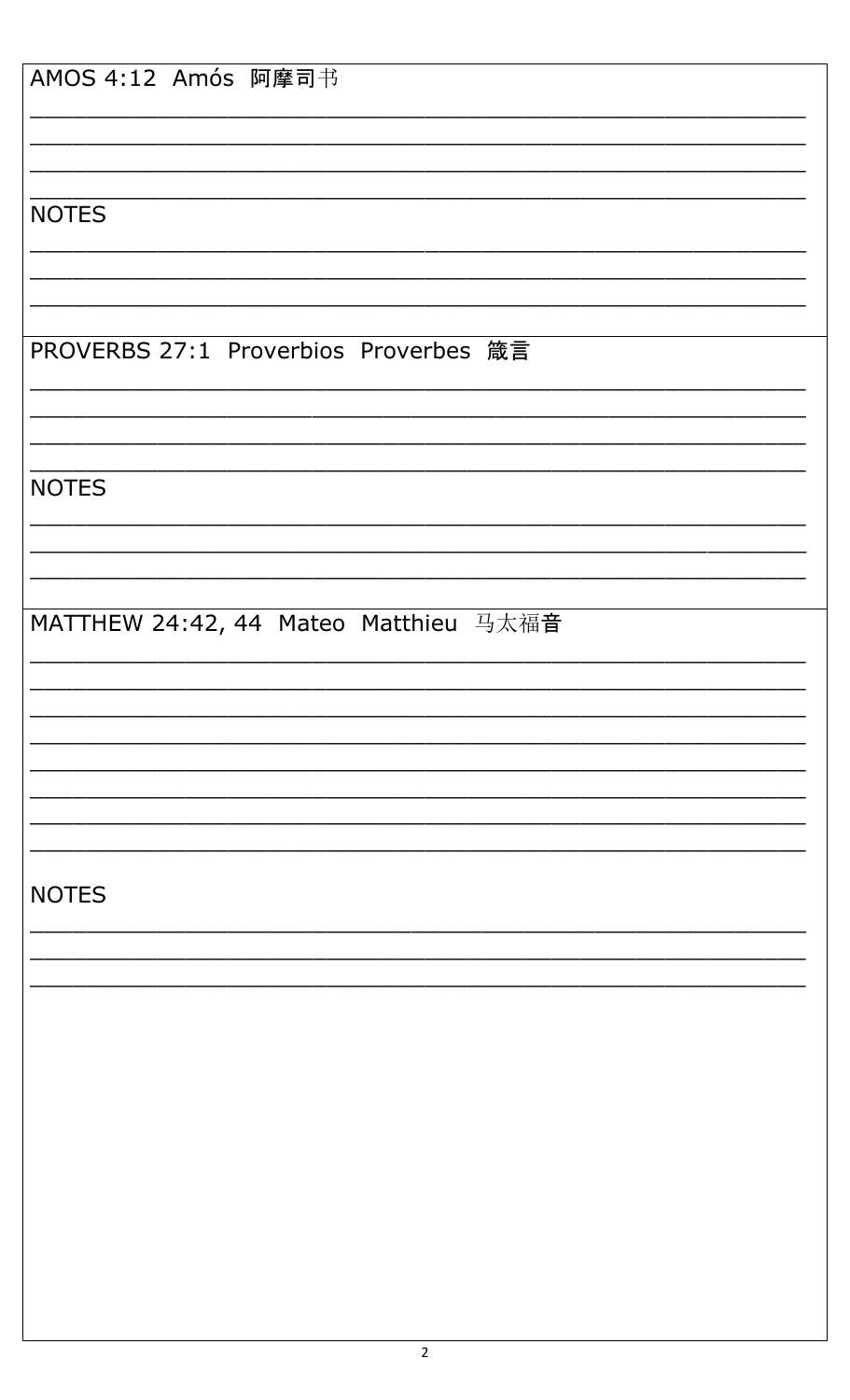| ISAIAH 55:6-7 Isaías Ésaïe 以赛亚书      |
|--------------------------------------|
|                                      |
|                                      |
|                                      |
|                                      |
|                                      |
|                                      |
|                                      |
|                                      |
|                                      |
|                                      |
| <b>NOTES</b>                         |
|                                      |
|                                      |
|                                      |
|                                      |
| JAMES 4:14-16 Santiago Jacques 雅各书   |
|                                      |
|                                      |
|                                      |
|                                      |
|                                      |
|                                      |
|                                      |
|                                      |
|                                      |
|                                      |
| <b>NOTES</b>                         |
|                                      |
|                                      |
|                                      |
|                                      |
|                                      |
| PROVERBS 1:7 Proverbios Proverbes 箴言 |
|                                      |
|                                      |
|                                      |
|                                      |
| <b>NOTES</b>                         |
|                                      |
|                                      |
|                                      |
|                                      |
|                                      |
|                                      |
|                                      |
|                                      |
|                                      |
|                                      |
|                                      |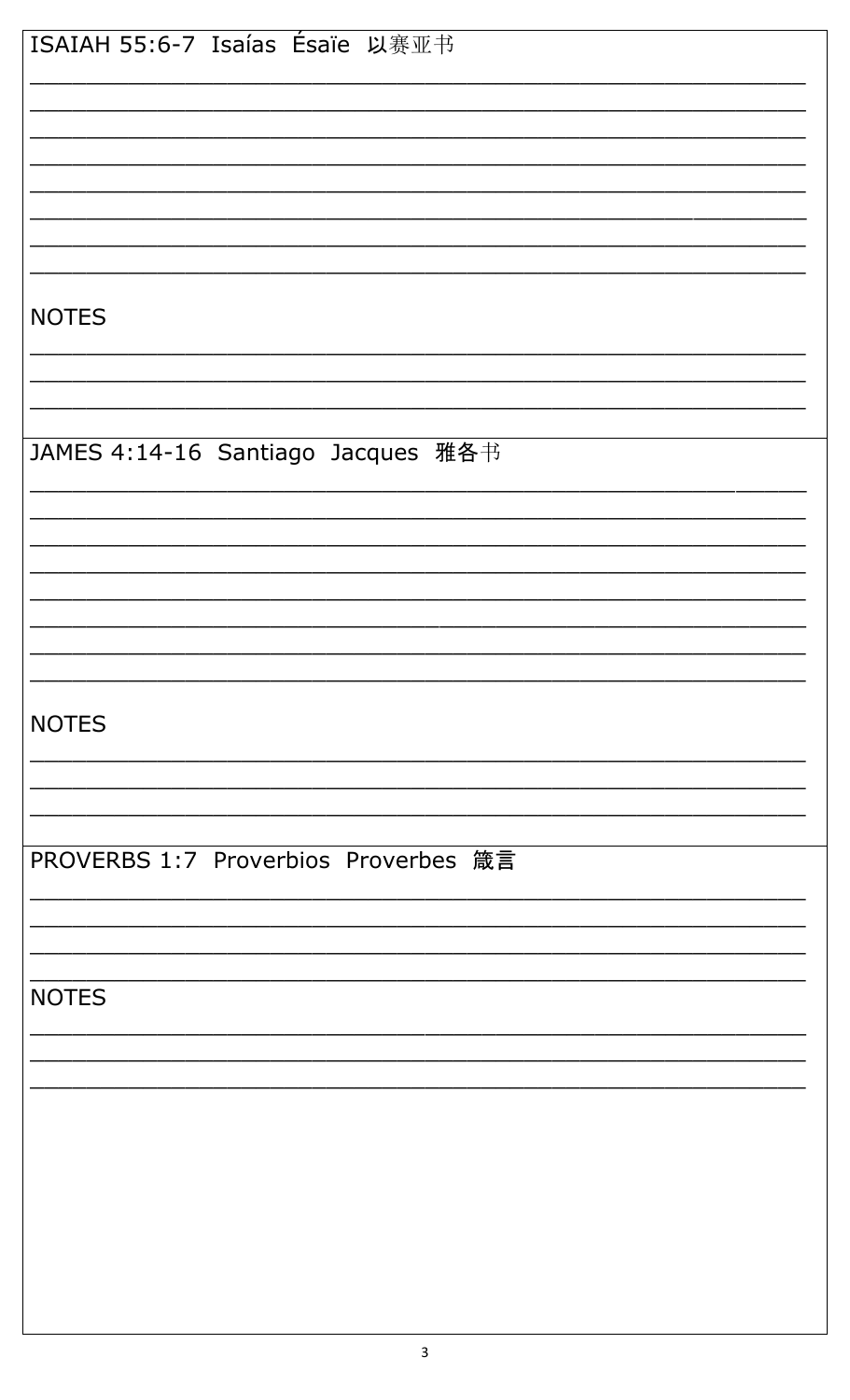| PSALM 39:4-5 Salmos Psaumes 诗篇  |
|---------------------------------|
|                                 |
|                                 |
|                                 |
|                                 |
|                                 |
|                                 |
|                                 |
|                                 |
|                                 |
|                                 |
|                                 |
|                                 |
| <b>NOTES</b>                    |
|                                 |
|                                 |
|                                 |
|                                 |
|                                 |
|                                 |
| PSALM 89:47 Salmos Psaumes 诗篇   |
|                                 |
|                                 |
|                                 |
|                                 |
|                                 |
|                                 |
| <b>NOTES</b>                    |
|                                 |
|                                 |
|                                 |
|                                 |
|                                 |
|                                 |
|                                 |
| PSALM 90:9-12 Salmos Psaumes 诗篇 |
|                                 |
|                                 |
|                                 |
|                                 |
|                                 |
|                                 |
|                                 |
|                                 |
|                                 |
|                                 |
|                                 |
|                                 |
|                                 |
|                                 |
|                                 |
|                                 |
|                                 |
|                                 |
| <b>NOTES</b>                    |
|                                 |
|                                 |
|                                 |
|                                 |
|                                 |
|                                 |
|                                 |
|                                 |
|                                 |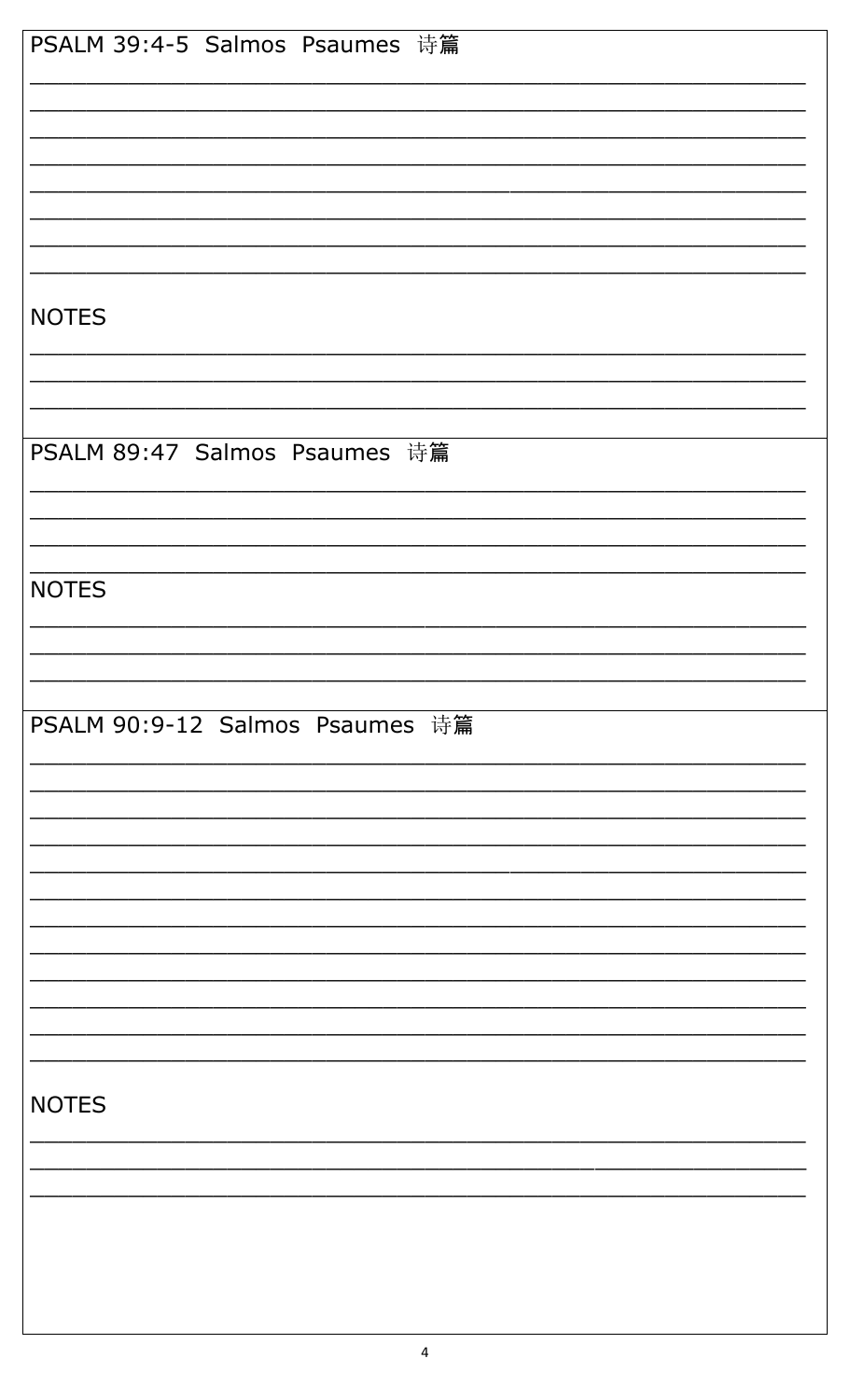| PSALM 102:11-12 Salmos Psaumes 诗篇    |
|--------------------------------------|
|                                      |
|                                      |
|                                      |
|                                      |
|                                      |
|                                      |
|                                      |
|                                      |
|                                      |
| <b>NOTES</b>                         |
|                                      |
|                                      |
|                                      |
|                                      |
|                                      |
| JEREMIAH 29:13 Jeremías Jérémie 耶利米书 |
|                                      |
|                                      |
|                                      |
|                                      |
| <b>NOTES</b>                         |
|                                      |
|                                      |
|                                      |
|                                      |
| MATTHEW 4:17 Mateo Matthieu 马太福音     |
|                                      |
|                                      |
|                                      |
|                                      |
|                                      |
| <b>NOTES</b>                         |
|                                      |
|                                      |
|                                      |
|                                      |
| JOHN 9:4 Juan Jean 约翰福音              |
|                                      |
|                                      |
|                                      |
|                                      |
| <b>NOTES</b>                         |
|                                      |
|                                      |
|                                      |
|                                      |
|                                      |
|                                      |
|                                      |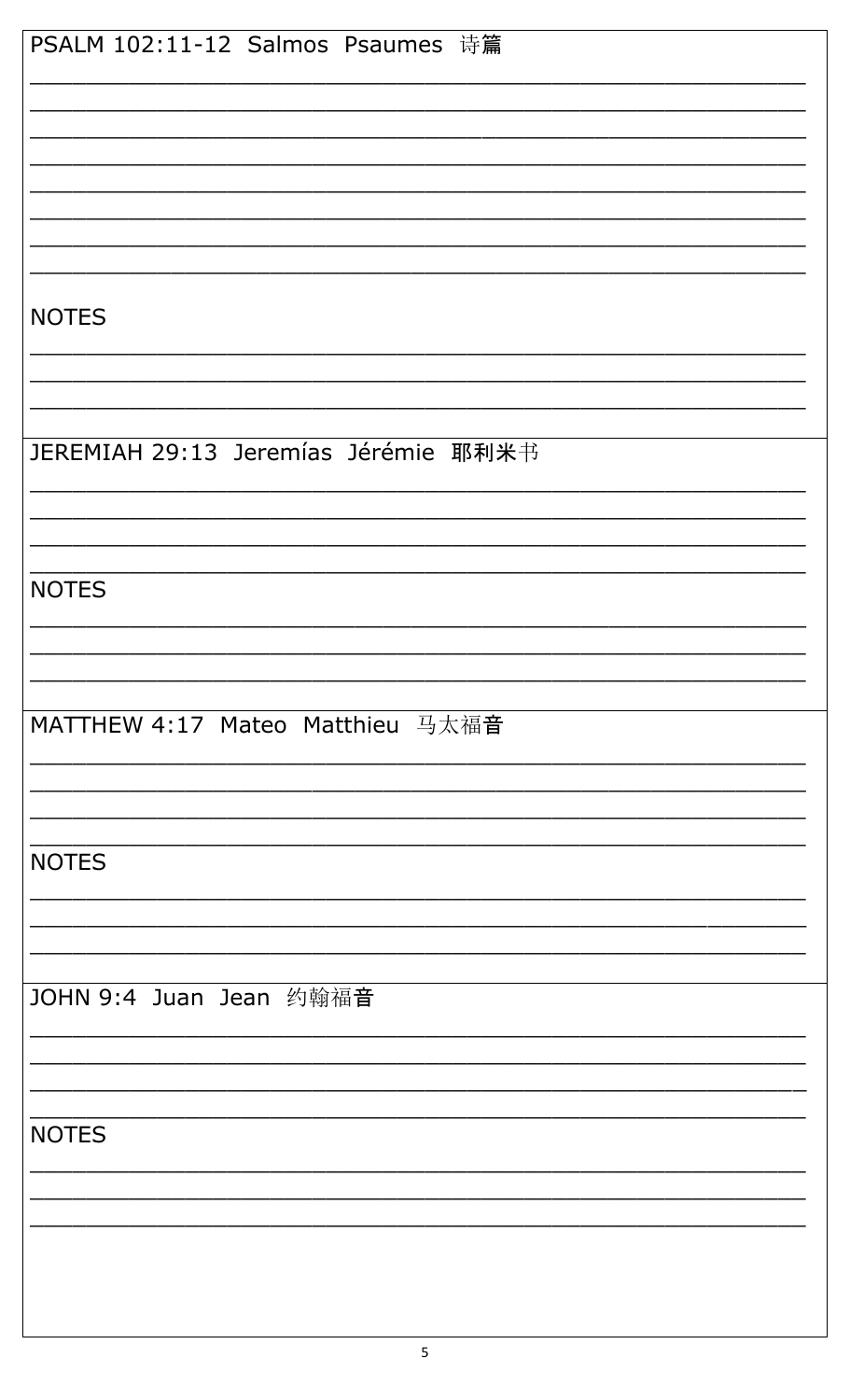| JOHN 12:35 Juan Jean 约翰福音                         |
|---------------------------------------------------|
|                                                   |
|                                                   |
|                                                   |
|                                                   |
| <b>NOTES</b>                                      |
|                                                   |
|                                                   |
|                                                   |
| ACTS 4:12 Hechos Actes 使徒行传                       |
|                                                   |
|                                                   |
|                                                   |
| <b>NOTES</b>                                      |
|                                                   |
|                                                   |
|                                                   |
| 2 CORINTHIANS 5:1 2 Corintios 2 Corinthiens 哥林多后书 |
|                                                   |
|                                                   |
|                                                   |
| <b>NOTES</b>                                      |
|                                                   |
|                                                   |
|                                                   |
| 2 CORINTHIANS 6:2 2 Corintios 2 Corinthiens 哥林多后书 |
| [SEE ISAIAH 49:8 Isaías Ésaïe 以赛亚书 ]              |
|                                                   |
|                                                   |
|                                                   |
|                                                   |
| <b>NOTES</b>                                      |
|                                                   |
|                                                   |
|                                                   |
|                                                   |
|                                                   |
|                                                   |
|                                                   |
|                                                   |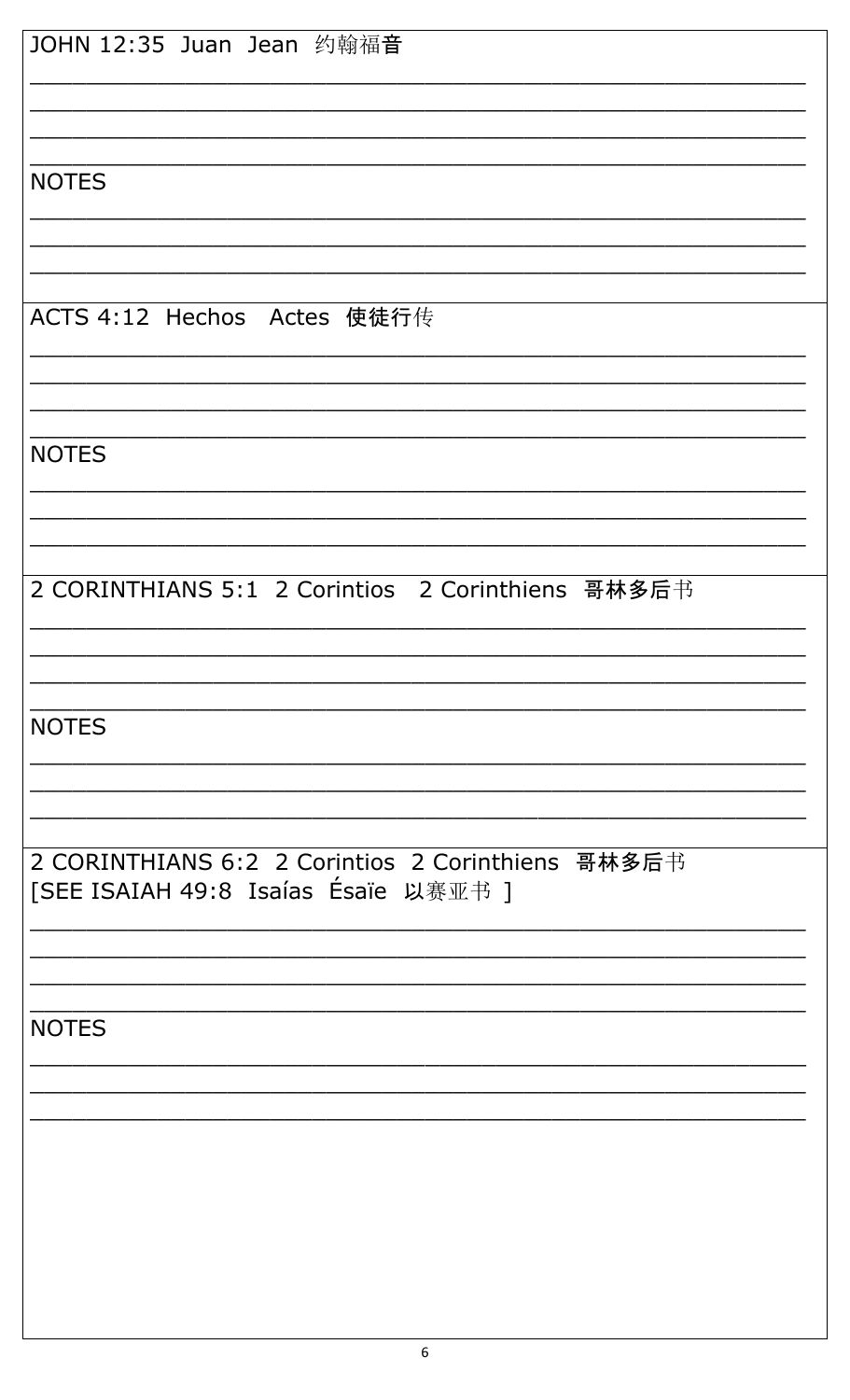| HEBREWS 3:7-8 Hebreos Hébreux 希伯来书    |
|---------------------------------------|
| [SEE PSALM 95:7-8 Salmos Psaumes 诗篇 ] |
|                                       |
|                                       |
|                                       |
|                                       |
|                                       |
|                                       |
|                                       |
|                                       |
| <b>NOTES</b>                          |
|                                       |
|                                       |
|                                       |
|                                       |
| 2 PETER 1:10 2 Pedro 2 Pierre 彼得后书    |
|                                       |
|                                       |
|                                       |
|                                       |
| <b>NOTES</b>                          |
|                                       |
|                                       |
|                                       |
| REVELATION 3:3 Apocalipsis 启示录        |
|                                       |
|                                       |
|                                       |
|                                       |
| <b>NOTES</b>                          |
|                                       |
|                                       |
|                                       |
|                                       |